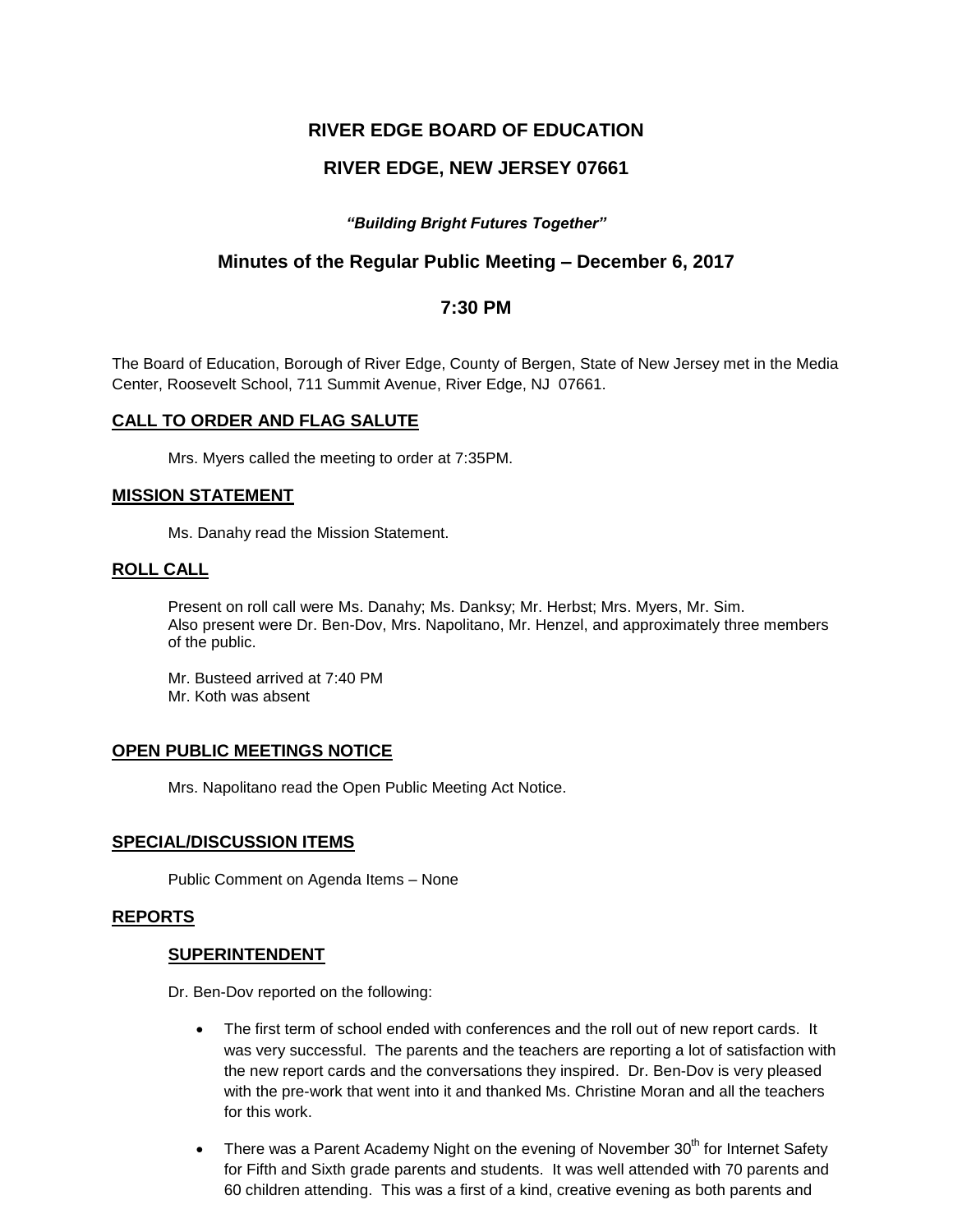students were addressed together and separately. Dr. Ben-Dov tried to get the press to attend this meeting but they are not returning her phone calls or emails. She will keep trying to get in-touch with them. She thanked Ms. Rosen for organizing it.

- There was a Parent Academy Night on the evening of December 5th for Balanced Literacy for primary grades. This meeting was well presented and got good reviews from attendees but was not as well attended with 20 people attending. She thanked Ms. AnneMaire Spiegel and the teachers, Ms. Boucher, Ms. Auriemma, and Ms. Langan who presented that evening.
- There was an HIB Incident to report. It involved a Cherry Hill School Fifth grader making offensive comments to another Cherry Hill Fifth grade student. It was investigated and found to be HIB related. Consequences were given in accordance with the River Edge Code of Conduct and there will be a resolution on the next agenda to affirm this decision.
- Monitoring for the Special Education department was on November  $30<sup>th</sup>$  and it was successful. No corrections are needed for this visit.
- The Fourth grade students will be going on a class trip this Friday to Liberty Science Center. They are very excited to preview the new planetarium which is the largest in the Western Hemisphere. The PTO's are paying for two buses for this trip and the district is paying for the other two.
- There was a meeting to Adopt a school in Puerto Rico on November  $16<sup>th</sup>$ . The challenge was to transport the goods they need. Discussions are ongoing with the PTO and we are hoping to resolve the logistics and begin sending clothing to the students in the school in Puerto Rico.
- Dr. Ben-Dov wished everyone Happy Holidays

# **PRINCIPAL**

Mr. Henzel reported on the following:

- Report card conferences occurred the week of Thanksgiving. They went smoothly. All parents requested their own conferences with Signup Genius and Genesis.
- Roosevelt School practiced a long evacuation drill. Mr. Henzel commended the students and staff for an outstanding job. He also thanked the Middle School for working with them.
- The Fourth grade students are very much looking forward to their visit to the Liberty Science Center this Friday and the unveiling of the new planetarium.
- We celebrated Veteran's Day at Memorial Park on Wednesday, November  $8^{th}$ . This year's celebration marked Joe Magueri's final time as the emcee for Veteran's Day with the students.

# **BOARD SECRETARY**

Mrs. Napolitano reported on the following:

- There is a resolution on tonight's agenda to approve Columbia Bank as the depository for funds
- There is a resolution on tonight's agenda to go out to bid on the roof replacement at Roosevelt School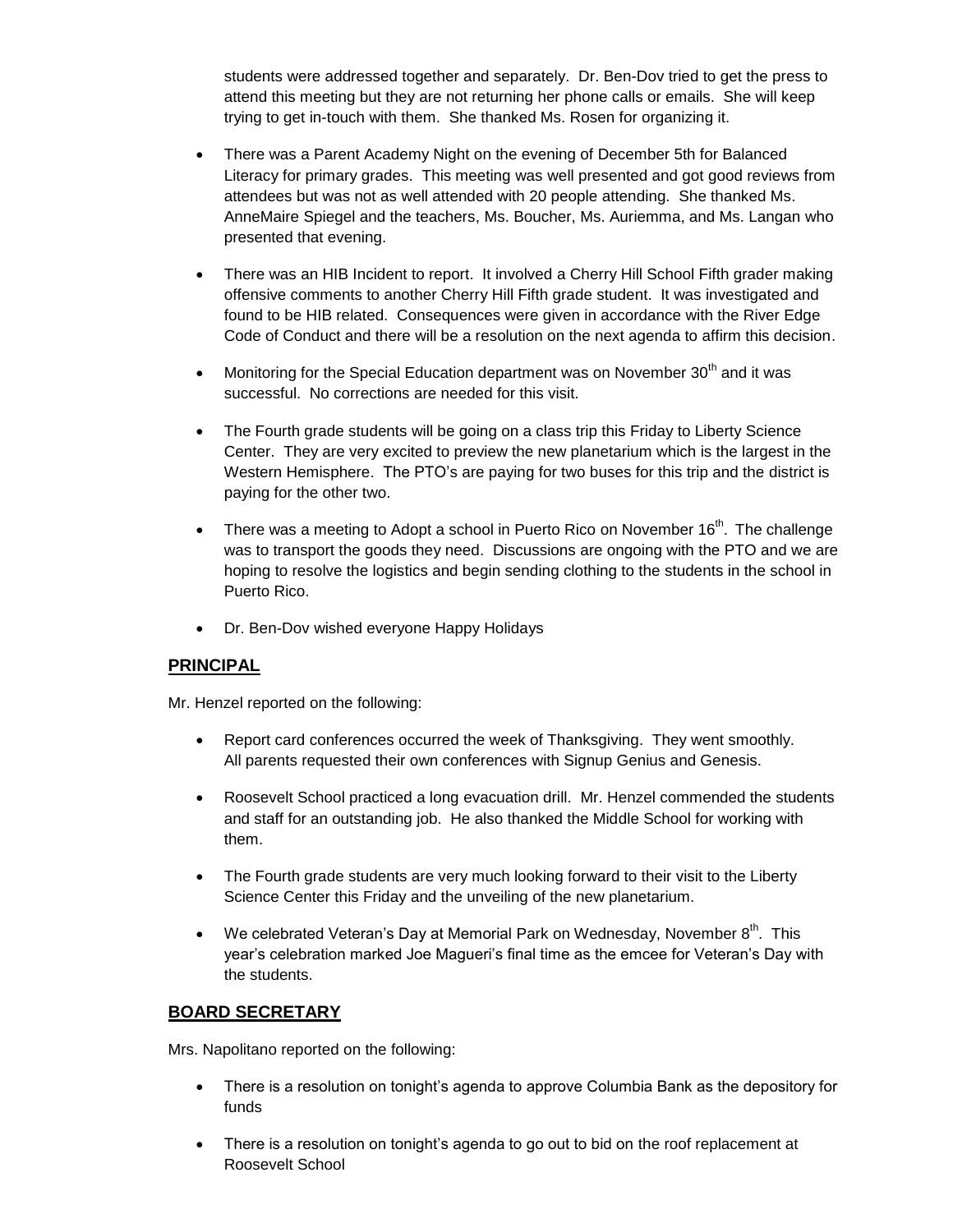- The snow removal agreement is in place. Mrs. Napolitano received the sign copy from the Borough this week.
- Mrs. Napolitano asked the Board if the Finance and Facilities committee would like to meet on December 13th

# **PRESIDENT**

 Mrs. Myers thanked Ms. Danahy for her outstanding service to the River Edge Board of Education and presented her with flowers and a plaque.

# **COMMITTEES**

- $\bullet$  Mr. Sim spoke about the Technology Meeting he attended on November 28<sup>th</sup>. They discussed STEAM Labs, PARCC updates, and going green.
- Mr. Sim attended the NJ School Boards Association Assembly on November 18<sup>th</sup>
- Mr. Sim attended a County Meeting on Social Media with Mr. Fogarty presenting that evening.

# **MOTIONS TO BE ACTED UPON**

# **A. ADMINISTRATION/POLICY**

- **1**. That the Board of Education approve the Minutes and Confidential Minutes of November 1, 2017.
- **2**. That the Board of Education approve the staff development and travel as per the schedules for December 2017 including relevant mileage reimbursement. (Addendum)
- **3**. That the Board of Education approve the completion of the following emergency drills:

| <b>School</b>      | <b>Dates</b>                                                       |
|--------------------|--------------------------------------------------------------------|
| Cherry Hill School | November 15, 2017 Evacuation Drill<br>November 28, 2017 Fire Drill |
| Roosevelt School   | November 14, 2017 Evacuation Drill<br>November 29, 2017 Fire Drill |

- **4**. That the Board of Education approve the Business Administrator/Board Secretary to pay bills, as necessary, during the month of December which will be ratified at the next Regular Public Meeting.
- **5**. That the Board of Education approve the 2017 Uniform State Memorandum of Agreement between the River Edge Elementary Schools and the River Edge Law Enforcement Officials for the 2017-2018 school year.
- **6**. That the Board of Education approve the Memorandum of Understanding between the River Edge School District and the River Edge Law Enforcement Officials for the 2017-2018 school year.

## **Motion by: Mr. Busteed Seconded by: Mr. Herbst**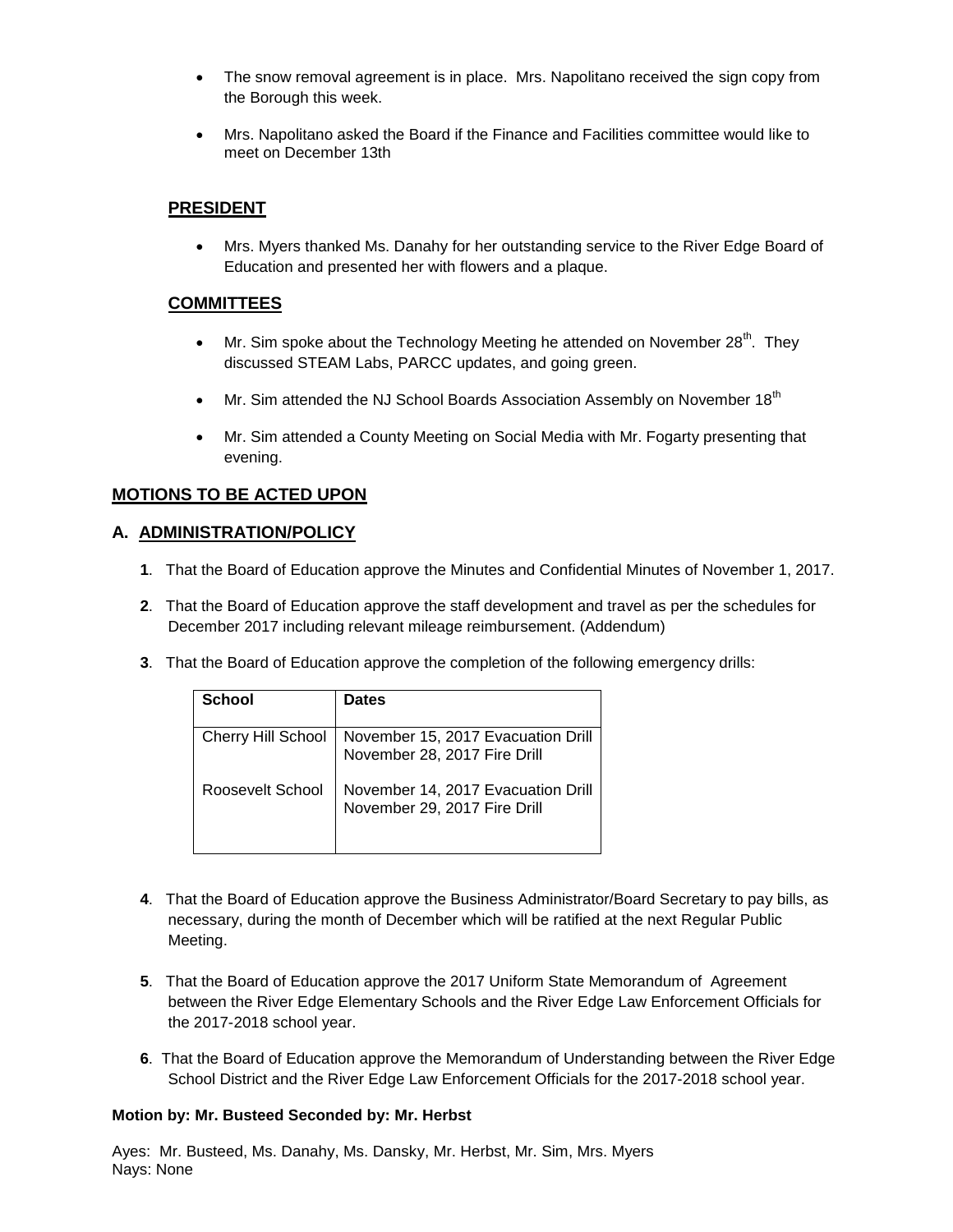**7**. That the Board of Education approve the First Reading of the following policies:

| Policy # | <b>Title</b>                                              |  |  |
|----------|-----------------------------------------------------------|--|--|
| 3320     | <b>Purchasing Procedures</b>                              |  |  |
| 3326     | Payment for Goods and Services                            |  |  |
| 3327     | <b>Relations with Vendors</b>                             |  |  |
| 3400     | Accounts                                                  |  |  |
| 3440     | Inventories                                               |  |  |
| 3450     | Money in School Buildings                                 |  |  |
| 3451     | Petty Cash Funds                                          |  |  |
| 3453     | <b>School Activity Funds</b>                              |  |  |
| 3510     | Operation and Maintenance of Plant                        |  |  |
| 3514     | Equipment                                                 |  |  |
| 3515     | <b>Smoking Prohibition Policy</b>                         |  |  |
| 3515     | <b>Smoking Prohibition Exhibits</b>                       |  |  |
| 3515     | <b>Smoking Prohibition Regulation</b>                     |  |  |
| 3516     | Safety                                                    |  |  |
| 3530     | Insurance Management                                      |  |  |
| 3541.1   | <b>Transportation Routes and Services</b>                 |  |  |
| 3541.31  | <b>Privately Owned Vehicles</b>                           |  |  |
| 3541.32  | <b>District Owned Vehicles</b>                            |  |  |
| 3541.33  | <b>Transportation Safety</b>                              |  |  |
| 3542.31  | Free or Reduced Price Lunches, Milk                       |  |  |
| 3570     | <b>District Records and Reports</b>                       |  |  |
| 3571.4   | Audit                                                     |  |  |
| 3600     | Evaluation of Business and Noninstructional<br>Operations |  |  |

# **Motion by: Mr. Herbst Seconded by: Ms. Dansky**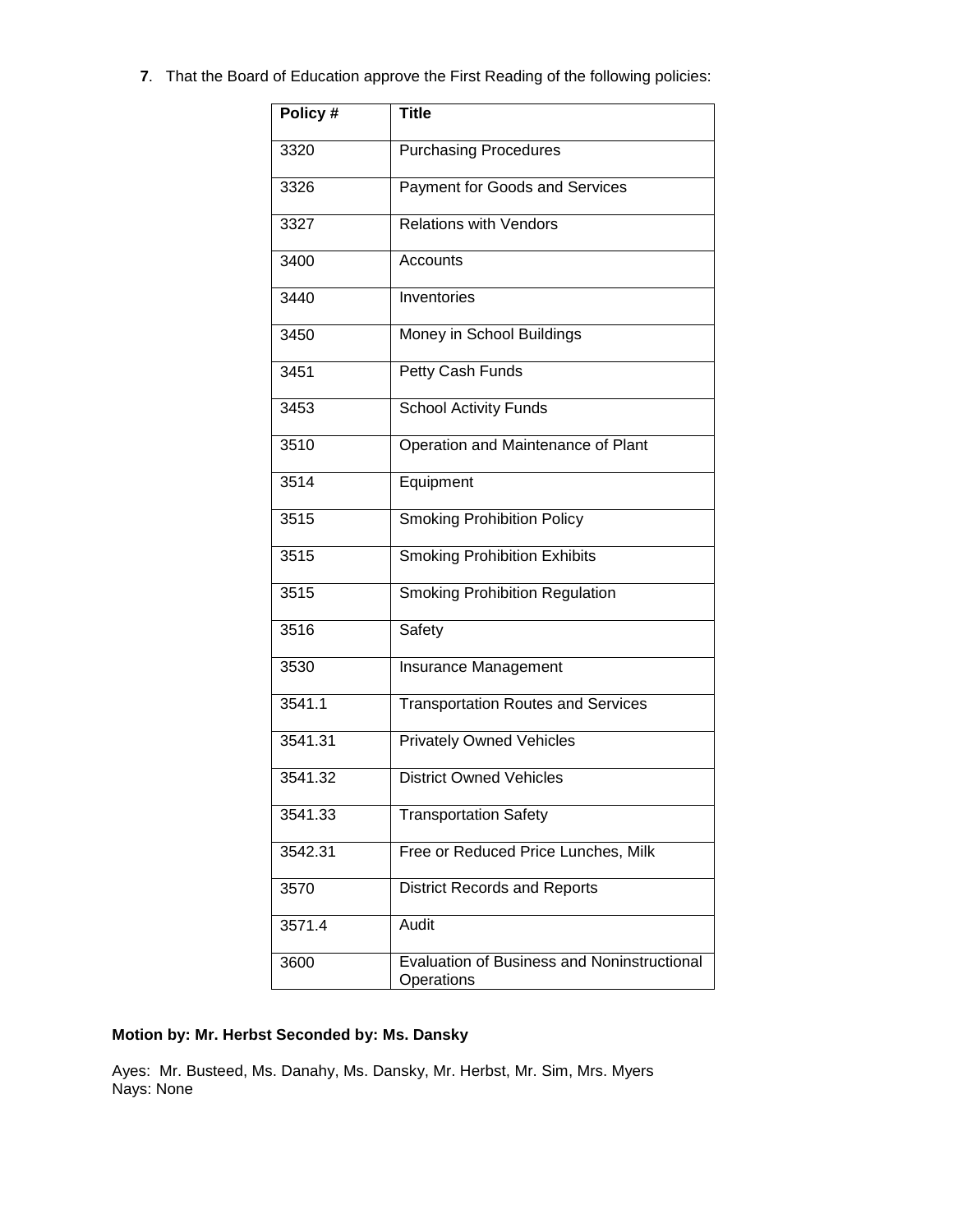**8**. That the Board of Education approve the following District Goals for the 2017-2018 school year.

**Goal #1**: Research and implement best practices to achieve student growth in the areas of:

- A. Vocabulary in grade levels 2-6
- B. Mathematics in grade levels 3-6

**Goal #2**: Fully implement a standards-based report card system, including teacher training and parent education initiatives

**Goal #3**: Integrate mindfulness practices in each building to promote student health and wellness

**Goal #4**: Monitor, assess and refine the recommendations produced in the district-wide 2016- 2017 assessment of special education programs and services.

- A. Create a Child Study Space with Child Study Team member presence in Roosevelt School
- B. Provide training for instructional aides and teachers early in the school year and on an ongoing basis, as needed throughout the year
- C. Implement collaborative teaching for Grade 6 students in the areas of science and social studies, monitor the program and look at younger students' IEPs with an eye to expand the program for 2018-2019
- **9**. That the Board of Education approve the following Board Goals for the 2017-2018 school year.

**Goal #1**: Enhance the board's understanding of the district's financial reports through training session(s) with the business administrator and treasurer of school monies.

**Goal #2**: Undertake periodic board training in various areas of board governance utilizing the resources of the NJSBA.

**10**. That the Board of Education approve the following School Goals for the 2017-2018 school year.

#### **Cherry Hill School**

**Goal #1:** By June 2018, 100% of students in grades three through six will demonstrate growth in math as indicated by an increase on the average grade level score by at least 20 percentage points on the grade specific Linkit Form C administered in the late spring 2018.

**Goal #2:** By June 2018, 100% of students in grades 2 through 6 will demonstrate growth as indicated by an increase on the average school score by at least 17 percentage points on the Vocabulary post assessment.

#### **Roosevelt School**

**Goal #1:** By June 2018, 100% of students in grades three through six will demonstrate growth in math as indicated by an increase on the average grade level score by at least 20 percentage points on the grade specific Form C administered in the late Spring 2018.

**Goal#2:** By June 2018, 100% of students in grades 2 through 6 will demonstrate growth as indicated by an increase on the average school score by at least 17 percentage points on the Vocabulary post assessment.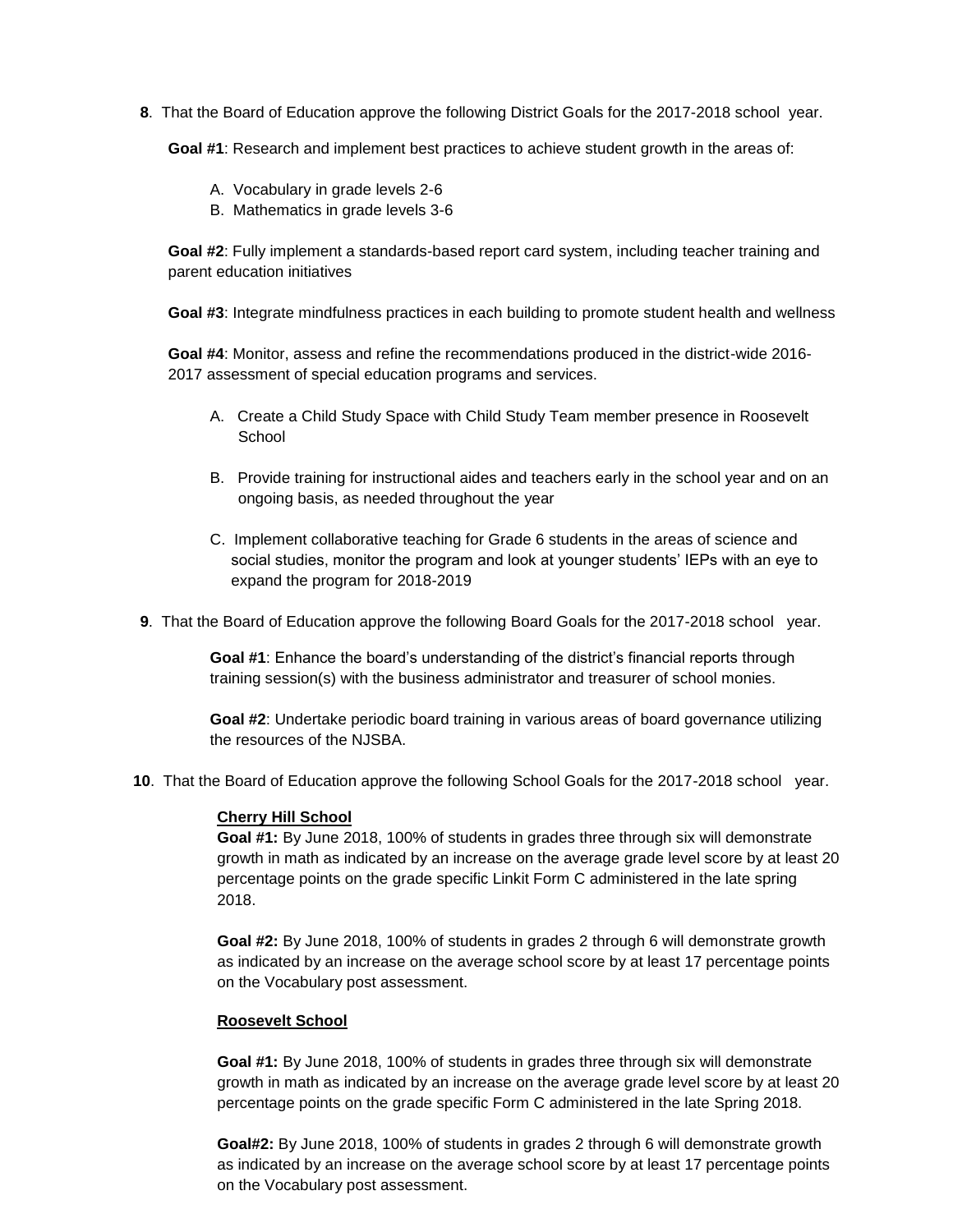**11**. That the Board of Education approve the following class trip:

| <b>School</b>             | Grade | <b>Destination</b>                               | <b>Cost to District</b> |
|---------------------------|-------|--------------------------------------------------|-------------------------|
| <b>Cherry Hill</b><br>and |       | <b>Liberty Science Center</b><br>Jersey City, NJ | \$650.00                |
| Roosevelt<br>School       |       |                                                  |                         |

## **Motion by: Ms. Dansky Seconded by: Mr. Sim**

Ayes: Mr. Busteed, Ms. Danahy, Ms. Dansky, Mr. Herbst, Mr. Sim, Mrs. Myers Nays: None

**12**. That the Board of Education approve the Minutes of November 15, 2017.

## **Motion by: Mr. Sim Seconded by: Ms. Danahy**

Ayes: Mr. Busteed, Ms. Danahy, Ms. Dansky, Mr. Herbst, Mr. Sim, Mrs. Myers Nays: None

**13**. That the Board of Education approve the Confidential Minutes of November 15, 2017.

## **Motion by: Mr. Sim Seconded by: Ms. Danahy**

Ayes: Mr. Busteed, Ms. Danahy, Mr. Herbst, Mr. Sim, Mrs. Myers Nays: None, Abstain: Ms. Dansky

## **B. CURRICULUM/EDUCATION** - None

# **C. BUILDINGS & GROUNDS**

**1**. Whereas, The Board of Education of River Edge in the County of Bergen, New Jersey (the "Board"), desires to proceed with a school facilities project consisting generally of:

# PARTIAL ROOF REPLACEMENT AT ROOSEVELT Elementary School

Whereas, the Board now seeks to take the initial steps in order to proceed with the Project:

NOW, THEREFORE, BE IT RESOLVED BY THE BOARD OF EDUCATION OF THE RIVER EDGE IN THE COUNTY OF BERGEN, STATE OF NEW JERSEY, as follows:

Section 1. In accordance with the requirements of Section 6A:26-3 of the New Jersey Administrative Code, the Board hereby approves the Schematic Plans prepared in connection with the Project and the Board further authorizes the submission of same to the Bergen County Superintendent of Schools and the New Jersey Department of Education for approval. This project is designated "Other Capital" and the Board is not seeking state funding.

Section 2. The Board hereby authorizes the amendment to its Long-Range Facilities Plan in order to reflect the proposed Project.

Section 3. The School Administration and such other officers and agents of the Board as are necessary, including the Board attorney, bond counsel and architect, are hereby authorized to perform such other acts, to execute such other documents and to do such other things as are necessary to implement the determinations of the Board set forth in this resolution. Including the submission of Information to the New Jersey Department of Education as applicable to the proposed Project.

Section 4. This resolution shall take effect immediately.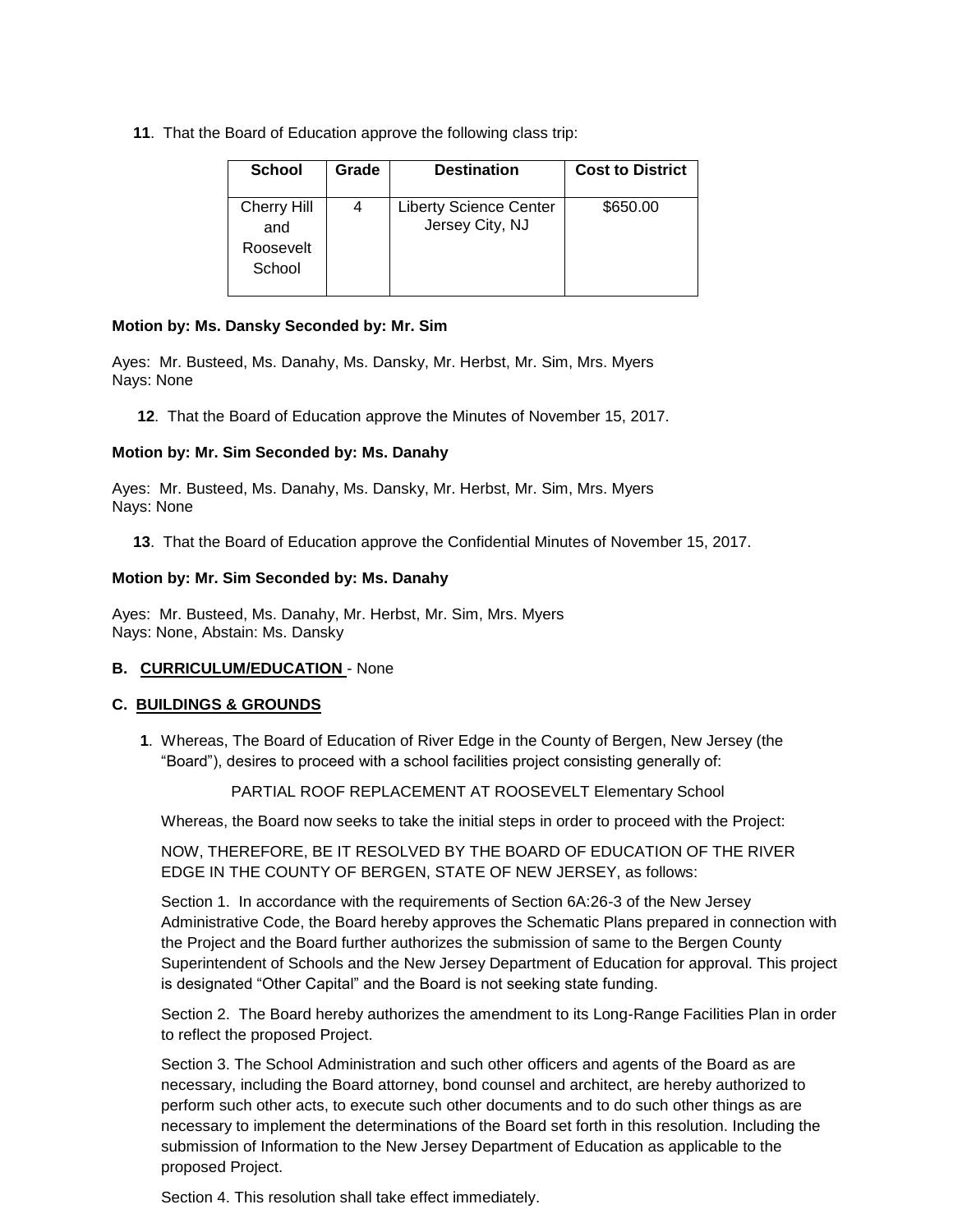## **Motion by: Ms. Danhay Seconded by: Mr. Busteed**

Ayes: Mr. Busteed, Ms. Danahy, Ms. Dansky, Mr. Herbst, Mr. Sim, Mrs. Myers Nays: None

## **D. FINANCE/GRANTS/GIFTS**

- **1**. That the Board of Education accept the \$140.00 donation from Jennifer Wong-Hernandez for general use at Roosevelt School (Addendum).
- **2**. That the Board of Education designate Columbia Bank as the depository for funds for the Board of Education as of January 1, 2018.
- **3**. That the Board of Education approve an amendment to the FY 18 IDEA Grant for carryover funds as follows:

| Basic IDEA - Public     | \$10.216 |
|-------------------------|----------|
| Basic IDEA - Non-public | \$10,251 |

**4**. That the Board of Education approve an amendment to the FY 18 Title Grant for carryover funds as follows:

| Title I                         | \$16,983   |
|---------------------------------|------------|
| <b>Title II-Public</b>          | \$2,680.00 |
| Title II-Non-Public             | \$2,700.00 |
| <b>Title III-Public</b>         | \$2,345.00 |
| Title III - Non-Public          | \$144.00   |
| Title III Immigrant - Public    | \$1,032.00 |
| Title III Immigrant -Non-Public | \$136.00   |

**5**. That the Board of Education accept the \$650.00 donation from the Roosevelt and Cherry Hill School PTO's for a portion of the buses for the Liberty Science Center field trip (Addendum).

## **Motion by: Mr. Busteed Seconded by: Mr. Herbst**

Ayes: Mr. Busteed, Ms. Danahy, Ms. Dansky, Mr. Herbst, Mr. Sim, Mrs. Myers Nays: None

## **E**. **PERSONNEL**

**1**. That the Board of Education accept, with regret, the retirement of Claudia Levis, School Secretary, effective February 1, 2018.

## **Motion by: Mr. Herbst Seconded by: Ms. Dansky**

- **2**. That the Board of Education, with the recommendation of the Superintendent, appoint Julie Rabinowitz, as the District Liaison to the Board of the River Edge Public Library for the 2017-2018 school year.
- **3**. That the Board of Education, with the recommendation of the Superintendent approve an emergent leave of absence for Samantha Cedeno having commenced on November 13, 2017, utilizing all available paid leave followed by an FMLA leave in accordance with The Family and Medical Leave Act subject to review upon the completion of time.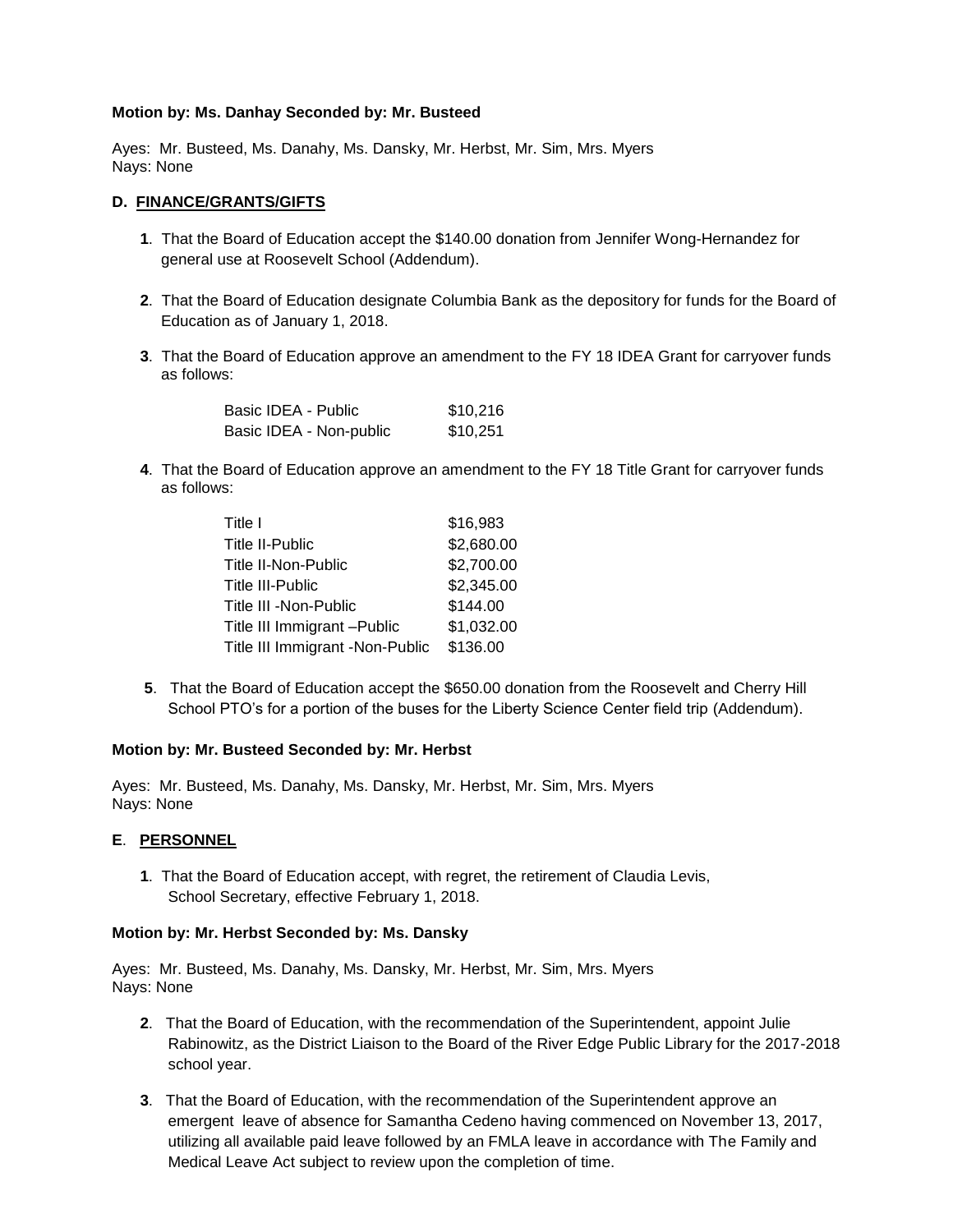- **4**. That the Board of Education, with the recommendation of the Superintendent approve the Child Care Leave of absence for Lauren Guida to commence upon the completion of her Federal/State Family leave of absence, February 12, 2018 through June 30, 2018.
- **5**. That the Board of Education, with the recommendation of the Superintendent approve Marissa Conti as a Student Teacher, from March 22, 2018 through May 4, 2018.
- **6**. That the Board of Education, with the recommendation of the Superintendent approve Marissa Conti as a Substitute Teacher for the 2017-2018 School Year.
- **7**. That the Board of Education, with the recommendation of the Superintendent approve Cassandra McGovern, MA, Step 2\* to continue as Leave Replacement Teacher through June 30, 2018.
- **8**. That the Board of Education, with the recommendation of the Superintendent approve Courtney Sweet, MA, Step 2<sup>\*</sup> to continue as Leave Replacement Teacher through June 30, 2018.
- **9**. That the Board of Education approve Kaitlyn DeVasto for Cycle II of the Post Dismissal Instructional Academy for the 2017-2018 School Year.
- **10**. That the Board of Education, with the recommendation of the Superintendent approve Mariana Marinich, MA, Step 2\*, Part-Time (.5) Leave Replacement ESL Teacher to commence on or about January 16, 2018 through June 30, 2018.
- **11**. That the Board of Education, with the recommendation of the Superintendent approve the increase in Full Time Equivalency status Kathy Lee, MA, Step 5\*, from Part-Time (.5) Teacher to commence on or about January 16, 2018 through June 30, 2018.
- **12**. That the Board of Education, with the recommendation of the Superintendent approve Lucia Moran, MA, Step 4\*, Part-Time (.5) Leave Replacement Academic Support Teacher to commence on or about January 16, 2018 through June 30, 2018.

*\*Salary to be determined upon the ratification and approval of the negotiated REEA Agreement.*

## **Motion by: Ms. Dansky Seconded by: Mr. Sim**

Ayes: Mr. Busteed, Ms. Danahy, Ms. Dansky, Mr. Herbst, Mr. Sim, Mrs. Myers Nays: None

## **F**. **RIVER EDGE SPECIAL EDUCATION**

**1**. That the Board of Education approve the following bus evacuation drills:

| Class                                                                 |         | Time    |
|-----------------------------------------------------------------------|---------|---------|
| Building Bridges (Preschool) and Pre-k 4                              | 12/1/17 | 2:15 PM |
| Building Connections and Building Bridges (Primary and<br>Elem Class) | 12/1/17 | 2:45 PM |

## **Motion by: Mr. Sim Seconded by: Ms. Danahy**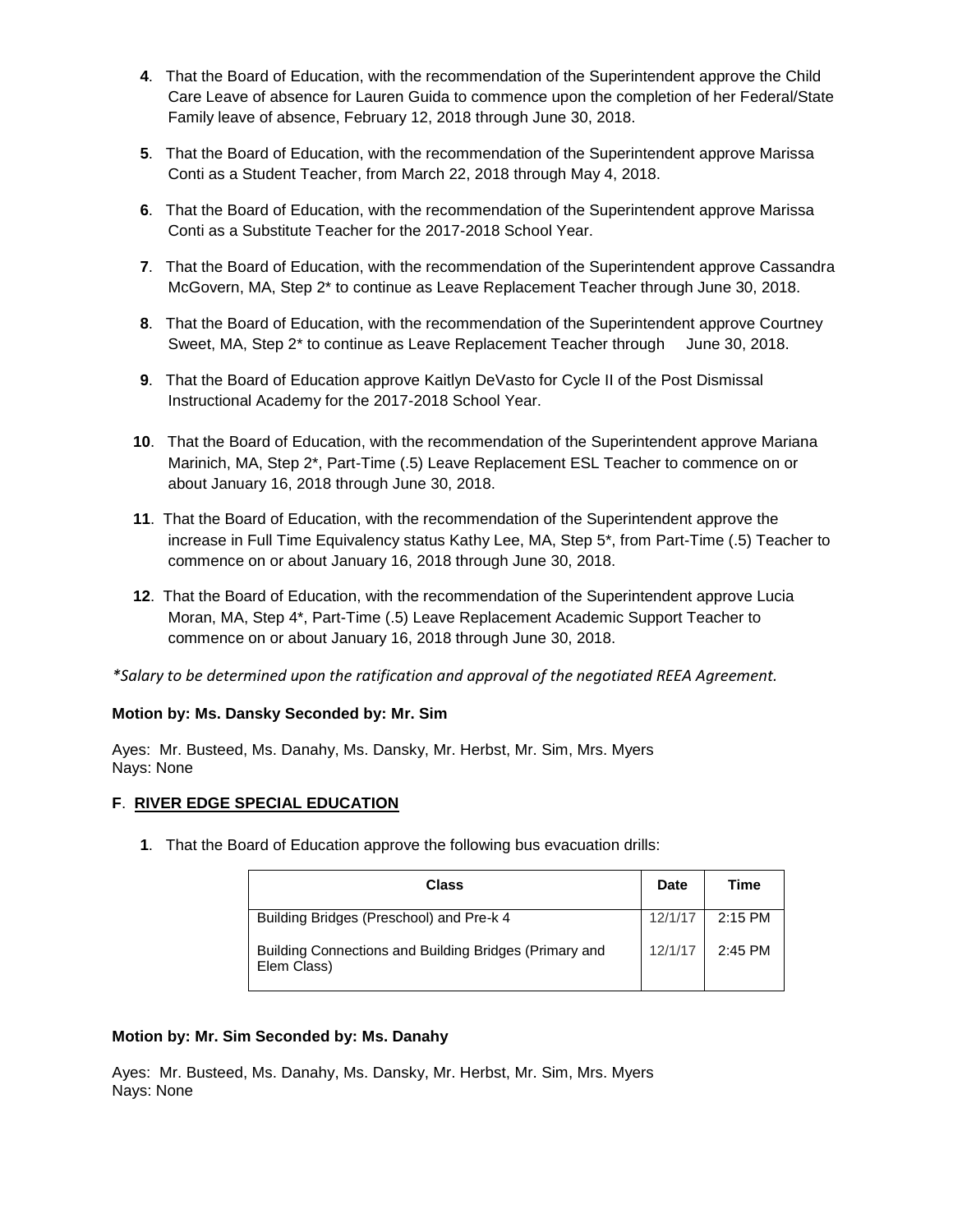# **G**. **REGION V ADMINISTRATION & TRANSPORTATION**

- **1.** That the Board of Education approve the 2017-2018 Joint Transportation Agreement between Region I (Host) and Region V (Joiner).
- **2.** That the Board of Education approve the 2017-2018 Joint Transportation Agreement between Region II (Host) and Region V (Joiner).
- **3.** That the Board of Education approve the 2017-2018 Joint Transportation Agreement between Region III (Host) and Region V (Joiner).
- **4.** That the Board of Education approve the 2017-2018 Joint Transportation Agreement between Mercer County Special Services (Host) and Region V (Joiner).
- **5.** That the Board of Education approve the 2017-2018 Joint Transportation Agreement between Sussex County Regional Transportation Cooperative (Host) and Region V (Joiner).
- **6**. **WHEREAS**, the River Edge Board of Education (the "Board") is the lead education agency ("LEA") for the Bergen County Region V Council for Special Education ("Region V"); and

**WHEREAS**, Region V provides shared services for its member districts such as evaluations, direct services, and consultation; and

**WHEREAS,** as the LEA, the Board must approve the consultant agreements of the providers that Region V utilizes to deliver shared services to its member districts.

**NOW THEREFORE, BE IT RESOLVED**, that the Board, upon recommendation of the Superintendent, approves the consultant agreements of the following Region V Shared Services Consultants, Psychologists, Learning Disabilities Teacher Consultants, Social Workers, Speech Language Specialists, Occupational and Physical Therapists, and Translators to provide evaluations, direct services, and consultation, to non-public and public schools for member districts upon request for the 2017-2018 school year:

Jeonghae Jones Bilingual Psychologist

**BE IT FURTHER RESOLVED** that the Board hereby authorizes the Board President and Board Secretary to execute the consultant agreements and any other documents necessary to effectuate same.

# **Motion by: Ms. Danahy Seconded by: Mr. Busteed**

Ayes: Mr. Busteed, Ms. Danahy, Ms. Dansky, Mr. Herbst, Mr. Sim, Mrs. Myers Nays: None

# **OLD/NEW BUSINESS** - None

# **PUBLIC DISCUSSION**

Mr. Bruce Julien, River Edge Parent, spoke about the new Liberty Science Center program. He is proposing all schools and grades attend this program in the future.